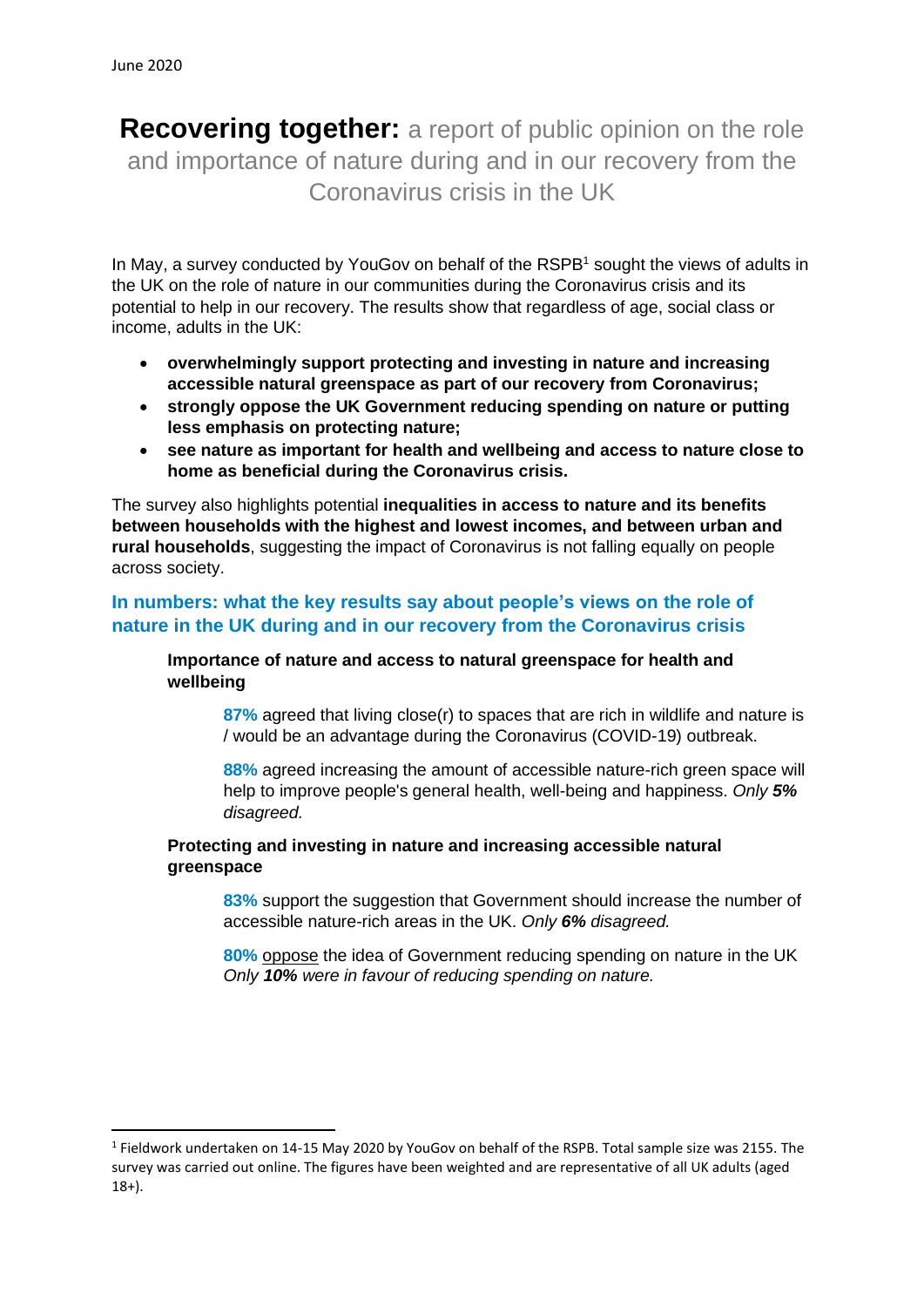### **Social inequality in access to nature and natural greenspace**

#### **Income**

People in the UK with an annual household income under £10,000 are **3.6 times more likely to have no outdoor space** where they live, and about **40% less likely to live within a 10-minute walk of any publicly accessible natural greenspace** than people with a household income of £60,000 or more.  $2^2$ 

#### **Urban vs. rural**

Urban households are less likely than rural households to have any outdoor space, less likely to live close to any public natural greenspace, and more likely to feel they have been unable to spend enough time in nature.

Only **48%** of people in urban households in the UK reported living within a 10-minute walk of their nearest publicly accessible natural greenspace, compared with **69%** for those in rural households.

**50%** of people in urban households agreed that they had not been able to spend as much time in nature as they would like, compared with just **30%** for those in rural households.

## **Responding to this report**

The results of this survey provide the clearest evidence yet of public support for putting nature at the heart of our recovery from Coronavirus.

It is the RSPB's hope that this report will help to inform thinking and decision-making on the role and importance of nature as we plan our recovery.

For emerging recovery plans to create a more resilient, more environmentally sustainable, and more socially just economy and society in the wake of the Coronavirus crisis, they must make protecting and investing in nature and increasing natural greenspace key priorities.

Doing so will help strengthen the future resilience, health, wellbeing and prosperity of people and communities around the country, including those most deprived of the benefits of nature during the Coronavirus crisis.

## **YouGov survey: nature in the Coronavirus crisis – summary results**

#### **Access to nature**

- Only **51%** of people in the UK reported living within 10 mins walk of any publicly accessible natural greenspace.
- Households without any outdoor space (e.g. garden, courtyard, balcony) are even less likely to have publicly accessible natural greenspace (nature) nearby. Just **34%** of people in households without any outdoor space reported being within 10 min walk of publicly accessible nature.
- **78%** agreed the Coronavirus (COVID-19) outbreak has highlighted the need for more accessible nature-rich green space near to peoples' households.

<sup>2</sup> Calculations by RSPB.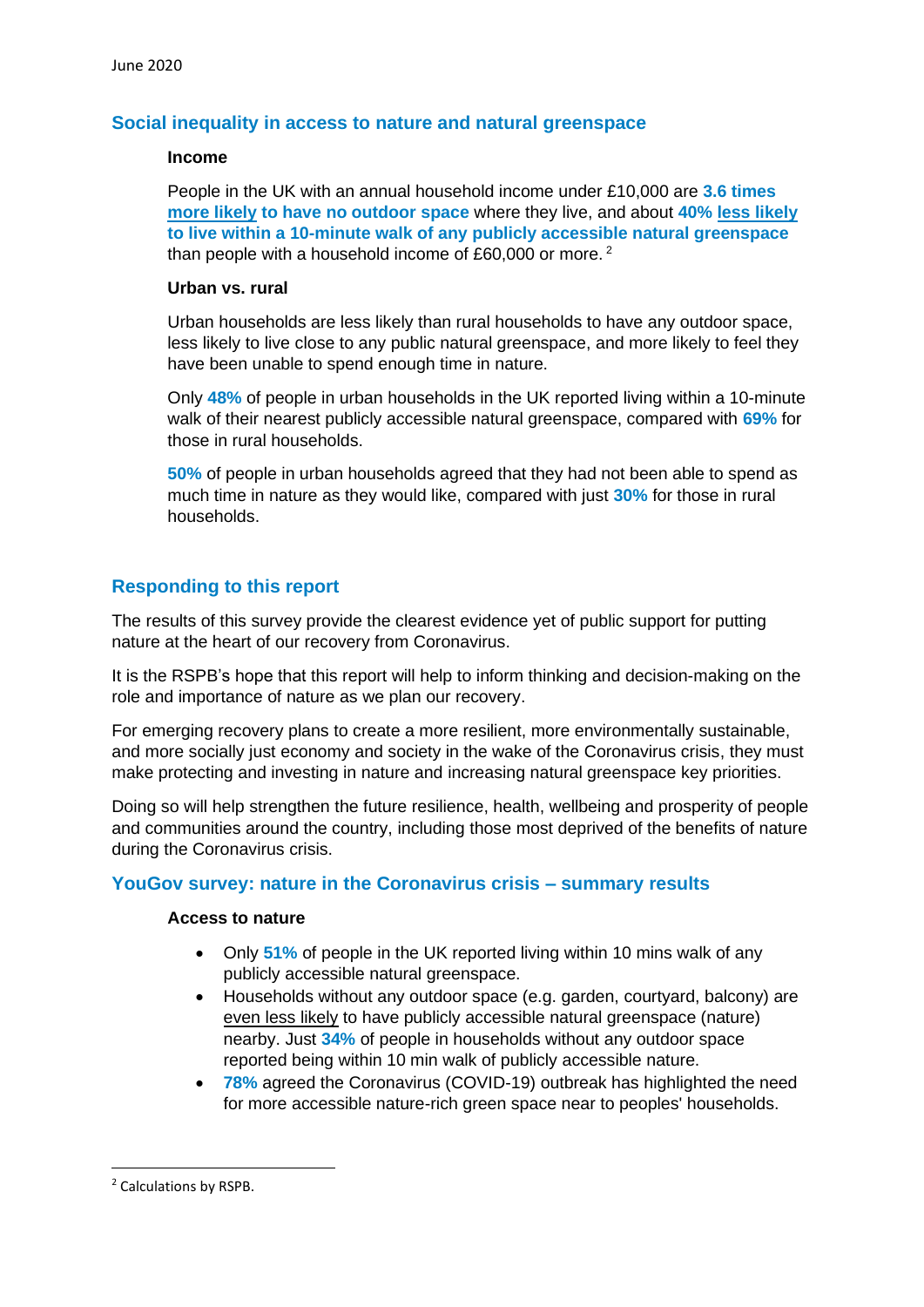# **Equality**

Households with the lowest incomes are the least likely to have a garden; the most likely to have no outdoor space at all; and the least likely to live close to publicly accessible natural greenspace.

- **59%** of UK households with an annual income of £60,000 and over roughly the top 10% of households by income<sup>3</sup> – report being within a 10-minute walk of nature (publicly accessible natural greenspace), compared with just **35%** of UK households with an annual income less then £10,000.
- **18%** of UK households with income less than £10,000 have no outdoor space at all, compared with just **5%** of households with an annual income of £60,000 or more.

### **Importance of nature during the Coronavirus crisis**

- 73% of respondents agreed that they had noticed more nature in their neighbourhoods since the Coronavirus outbreak in the UK than they would normally at this time of year.
- **70%** of people agreed that time spent in/ surrounded by nature has been more important to them since the onset of the Coronavirus crisis in the UK.
- **75%** agreed that nature has been an important source of comfort/ relief for them.
- **77%** agreed that visiting nature has been important for their general health and happiness.
- **81%** agreed they had felt happier whilst/ after spending time visiting nature.
- **71%** agreed they had sought out places where they could enjoy nature while taking their permitted daily exercise.

## **Protecting and restoring nature**

- **80%** agreed the Coronavirus (COVID-19) outbreak has shown the importance of protecting and restoring nature, with only **10%** disagreeing.
- **70%** of people in the UK supported the suggestion that rapid economic growth should not be pursued at the expense of protecting nature.
- **76%** supported the suggestion that nature could contribute to economic recovery in the UK (e.g. by reducing the risk of other economic challenges such as flooding, protecting water supplies, promoting local tourism etc.). *Just 6% disagreed, with 18% saying they didn't know.*
- **74%** of people supported the suggestion that protecting and increasing the amount of nature-rich spaces in the future will help to improve the UK's general resilience to future national pandemics/ outbreaks.

**Government action** – respondents were asked to think about the potential UK Government actions concerning nature after the Coronavirus (COVID-19) in the UK

• **83%** support the suggestion that the Government should increase the number of accessible nature-rich areas in the UK. Only **6%** of people disagreed.

<sup>3</sup> The ONS dataset, "The effects of taxes and benefits on household income, disposable income estimate: 2019" reports the top 10% of UK households have an income of £59,130 or more. The lowest 10% of UK households have an income of £13,960 or less.

[https://www.ons.gov.uk/peoplepopulationandcommunity/personalandhouseholdfinances/incomeandwealth/](https://www.ons.gov.uk/peoplepopulationandcommunity/personalandhouseholdfinances/incomeandwealth/datasets/householddisposableincomeandinequality) [datasets/householddisposableincomeandinequality](https://www.ons.gov.uk/peoplepopulationandcommunity/personalandhouseholdfinances/incomeandwealth/datasets/householddisposableincomeandinequality)